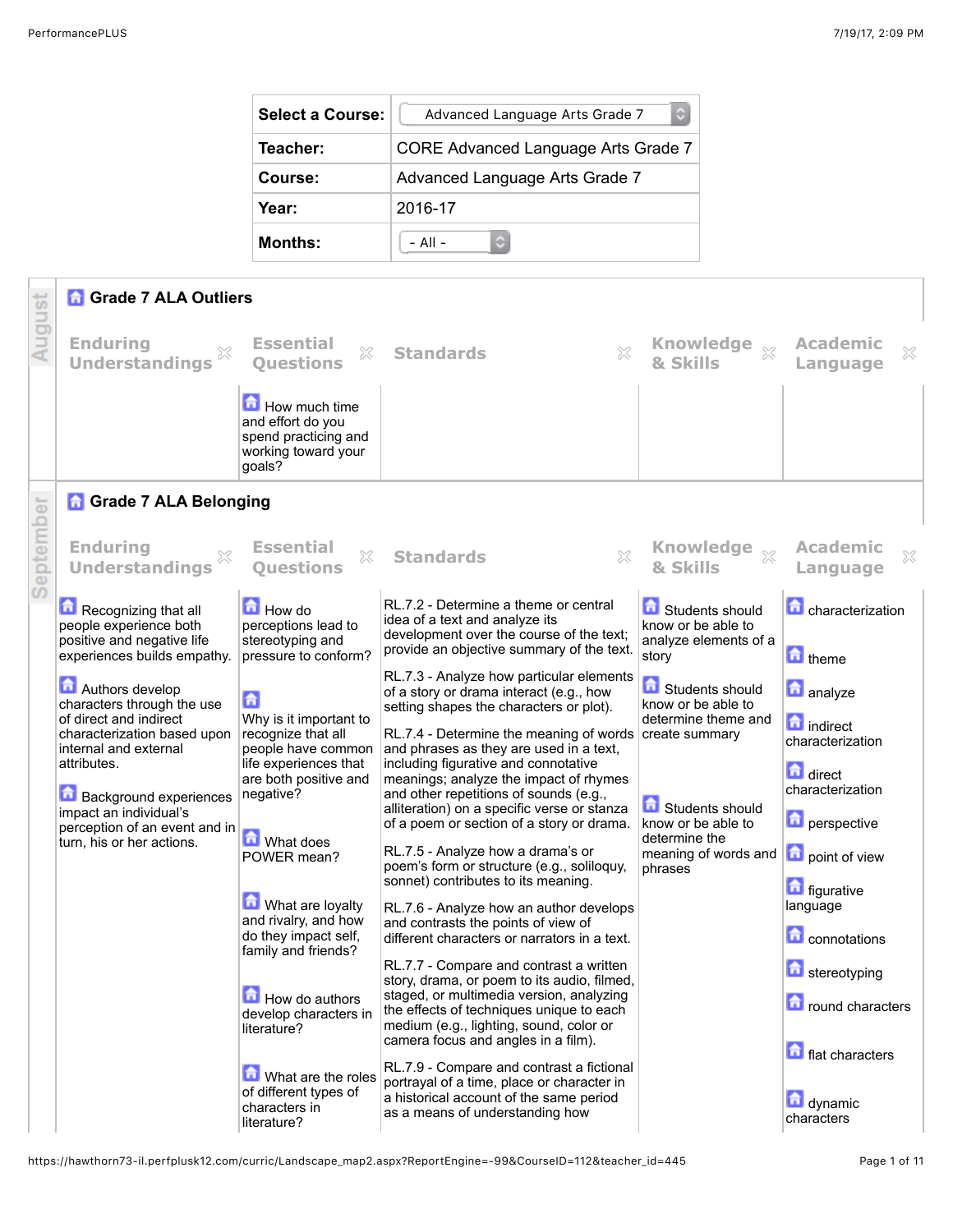|  | authors of fiction use or alter history.                                                                                                                                                                                                                                                                                                                                                     |                                                                                               |                   |
|--|----------------------------------------------------------------------------------------------------------------------------------------------------------------------------------------------------------------------------------------------------------------------------------------------------------------------------------------------------------------------------------------------|-----------------------------------------------------------------------------------------------|-------------------|
|  |                                                                                                                                                                                                                                                                                                                                                                                              |                                                                                               | static characters |
|  | RI.7.1 - Cite several pieces of textual<br>evidence to support analysis of what the<br>text says explicitly as well as inferences<br>drawn from the text.                                                                                                                                                                                                                                    |                                                                                               |                   |
|  | RI.7.2 - Determine two or more central<br>ideas in a text and and analyze their<br>development over the course of the text;<br>provide an objective summary of the text.                                                                                                                                                                                                                     |                                                                                               |                   |
|  | RI.7.7 - Compare and contrast a text to<br>an audio, video, or multimedia version of<br>the text, analyzing each medium's<br>portrayal of the subjects (e.g., how the<br>delivery of a speech affects the impact of<br>the words).                                                                                                                                                           |                                                                                               |                   |
|  | W.7.2 - Write informative/explanatory<br>texts to examine a topic and convey<br>ideas, concepts, and information through<br>the selection, organization, and analysis<br>of relevant content.                                                                                                                                                                                                | Students should<br>know or be able to<br>make claims to<br>support an argument<br>in writing  |                   |
|  | W.7.5 - With some guidance and support<br>from peers and adults, develop and<br>strengthen writing as needed by<br>planning, revising, editing, rewriting, or<br>trying a new approach, focusing on how<br>well purpose and audience have been<br>addressed. (Editing for conventions<br>should demonstrate command of<br>Language standards 1-3 up to and<br>including grade 7 on page 52.) | Students should<br>know or be able to<br>produce clear and<br>coherent writing for<br>purpose |                   |
|  | W.7.6 - Use technology, including the<br>Internet, to produce and publish writing<br>and link to and cite sources as well as to<br>interact and collaborate with others,<br>including linking to and citing sources.                                                                                                                                                                         |                                                                                               |                   |
|  | W.7.7 - Conduct short research projects<br>to answer a question, drawing on several<br>sources and generating additional<br>related, focused questions for further<br>research and investigation.                                                                                                                                                                                            |                                                                                               |                   |
|  | W.7.10 - Write routinely over extended<br>time frames (time for research, reflection,<br>and revision) and shorter time frames (a<br>single sitting or a day or two) for a range<br>of discipline-specific tasks, purposes, and<br>audiences.                                                                                                                                                |                                                                                               |                   |
|  | L.7.1 - Demonstrate command of the<br>conventions of standard English<br>grammar and usage when writing or<br>speaking.                                                                                                                                                                                                                                                                      |                                                                                               |                   |
|  | L.7.2 - Demonstrate command of the<br>conventions of standard English<br>capitalization, punctuation, and spelling<br>when writing.                                                                                                                                                                                                                                                          |                                                                                               |                   |
|  | L.7.3 - Use knowledge of language and<br>its conventions when writing, speaking,<br>reading, or listening.                                                                                                                                                                                                                                                                                   |                                                                                               |                   |
|  | L.7.4 - Determine or clarify the meaning                                                                                                                                                                                                                                                                                                                                                     |                                                                                               |                   |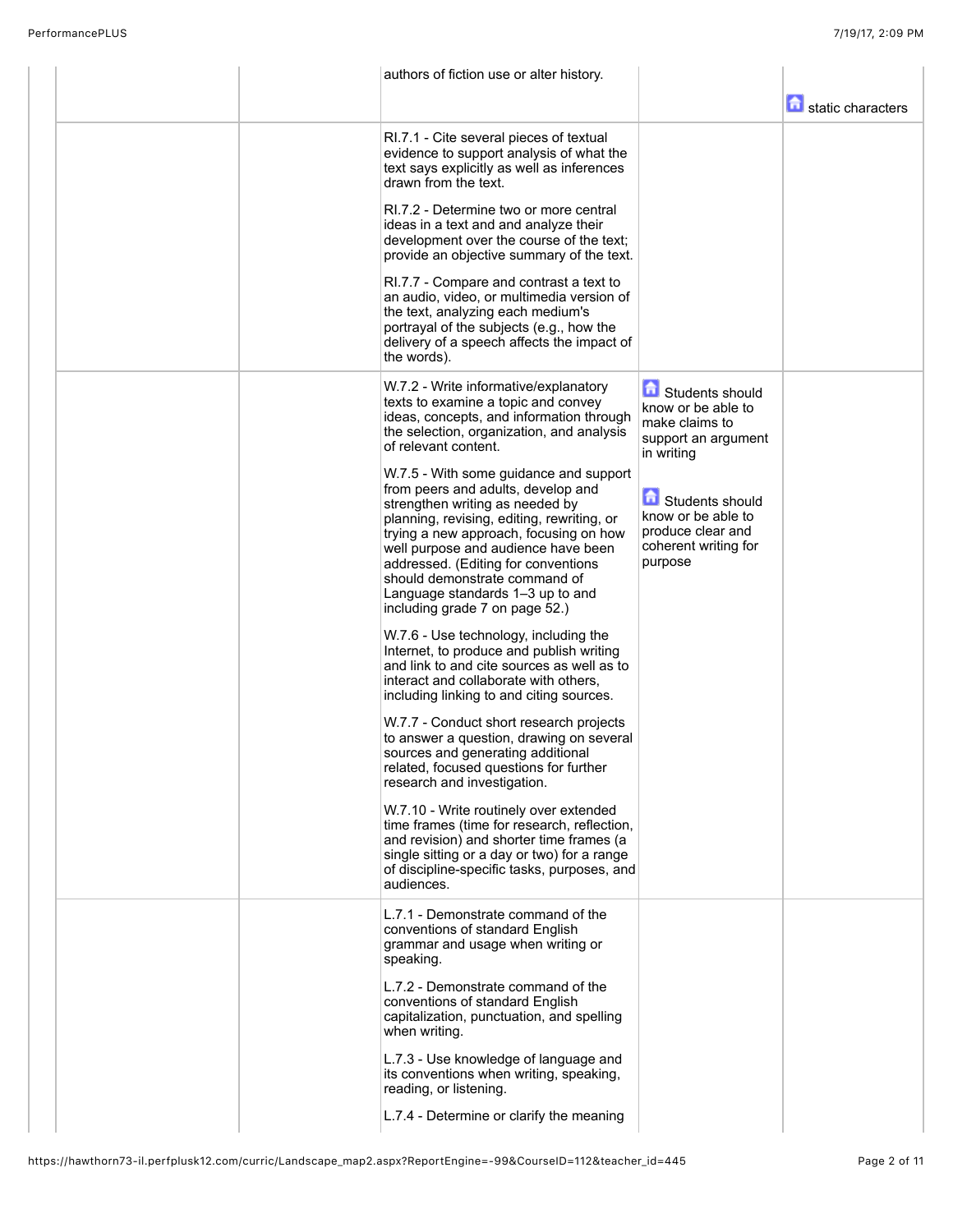|         |                                                                                                                                   |                                                                                          | of unknown and multiple-meaning words<br>and phrases based on grade 7 reading<br>and content, choosing flexibly from a<br>range of strategies.<br>L.7.5 - Demonstrate understanding of<br>figurative language, word relationships,<br>and nuances in word meanings.<br>L.7.6 - Acquire and use accurately grade-<br>appropriateb general academic and<br>domain-specific words and phrases;<br>gather vocabulary knowledge when<br>considering a word or phrase important<br>to comprehension or expression.<br>SL.7.1 - Engage effectively in a range of<br>collaborative discussions (one-on-one, in<br>groups, and teacherled) with diverse<br>partners on grade 7 topics, texts, and<br>issues, building on others' ideas and<br>expressing their own clearly.<br>SL.7.2 - Analyze the main ideas and<br>supporting details presented in diverse<br>media and formats (e.g., visually,<br>quantitatively, orally) and explain how the<br>ideas clarify a topic, text, or issue under<br>study.<br>SL.7.3 - Delineate a speaker's argument<br>and specific claims, evaluating the<br>soundness of the reasoning and the<br>relevance and sufficiency of the<br>evidence. | Students should<br>know or be able<br>to understand their<br>audience and purpose                    |                                                              |  |
|---------|-----------------------------------------------------------------------------------------------------------------------------------|------------------------------------------------------------------------------------------|-----------------------------------------------------------------------------------------------------------------------------------------------------------------------------------------------------------------------------------------------------------------------------------------------------------------------------------------------------------------------------------------------------------------------------------------------------------------------------------------------------------------------------------------------------------------------------------------------------------------------------------------------------------------------------------------------------------------------------------------------------------------------------------------------------------------------------------------------------------------------------------------------------------------------------------------------------------------------------------------------------------------------------------------------------------------------------------------------------------------------------------------------------------------------------|------------------------------------------------------------------------------------------------------|--------------------------------------------------------------|--|
|         |                                                                                                                                   |                                                                                          | SL.7.4 - Present claims and findings,<br>emphasizing salient points in a focused,<br>coherent manner with pertinent<br>descriptions, facts, details, and<br>examples; use appropriate eye contact,<br>adequate volume, and clear<br>pronunciation.<br>SL.7.6 - Adapt speech to a variety of<br>contexts and tasks, demonstrating<br>command of formal English when<br>indicated or appropriate. (See grade 7<br>Language standards 1 and 3 on page 52                                                                                                                                                                                                                                                                                                                                                                                                                                                                                                                                                                                                                                                                                                                       |                                                                                                      |                                                              |  |
|         |                                                                                                                                   |                                                                                          | for specific expectations.)                                                                                                                                                                                                                                                                                                                                                                                                                                                                                                                                                                                                                                                                                                                                                                                                                                                                                                                                                                                                                                                                                                                                                 |                                                                                                      |                                                              |  |
| October | <b>Grade 7 ELA Memoirs</b><br><b>Enduring</b><br>X<br><b>Understandings</b>                                                       | <b>Essential</b><br>X<br><b>Ouestions</b>                                                | 53<br><b>Standards</b>                                                                                                                                                                                                                                                                                                                                                                                                                                                                                                                                                                                                                                                                                                                                                                                                                                                                                                                                                                                                                                                                                                                                                      | Knowledge xx<br>& Skills                                                                             | <b>Academic</b><br>×<br>Language                             |  |
|         | Writers use a variety of<br>techniques to convey<br>adolescent experiences.<br><b>Authors strategically</b><br>convey and readers | How do writers<br>present the<br>challenges that<br>adolescents face as<br>they grow up? | RL.7.1 - Cite several pieces of textual<br>evidence to support analysis of what the<br>text says explicitly as well as inferences<br>drawn from the text.<br>RL.7.2 - Determine a theme or central<br>idea of a text and analyze its                                                                                                                                                                                                                                                                                                                                                                                                                                                                                                                                                                                                                                                                                                                                                                                                                                                                                                                                        | Students should<br>know or be able to<br>paint a picture with<br>their words<br>命<br>Students should | <b>n</b> perspective<br>point of view<br><b>n</b> figurative |  |
|         | strategically interpret the text<br>using a variety of literary<br>techniques.                                                    | How do emotions<br>impact the way we<br>choose to tell a story?                          | development over the course of the text;<br>provide an objective summary of the text.                                                                                                                                                                                                                                                                                                                                                                                                                                                                                                                                                                                                                                                                                                                                                                                                                                                                                                                                                                                                                                                                                       | know or be able to<br>maintain consistent<br>point of view                                           | language<br>$\Box$ imagen                                    |  |

An impactful memoir effectively articulates a revelation the author has RL.7.3 - Analyze how particular elements of a story or drama interact (e.g., how setting shapes the characters or plot). know or be able to develop & contrast **in** imagery

dialogue

Students should

https://hawthorn73-il.perfplusk12.com/curric/Landscape\_map2.aspx?ReportEngine=-99&CourseID=112&teacher\_id=445 Page 3 of 11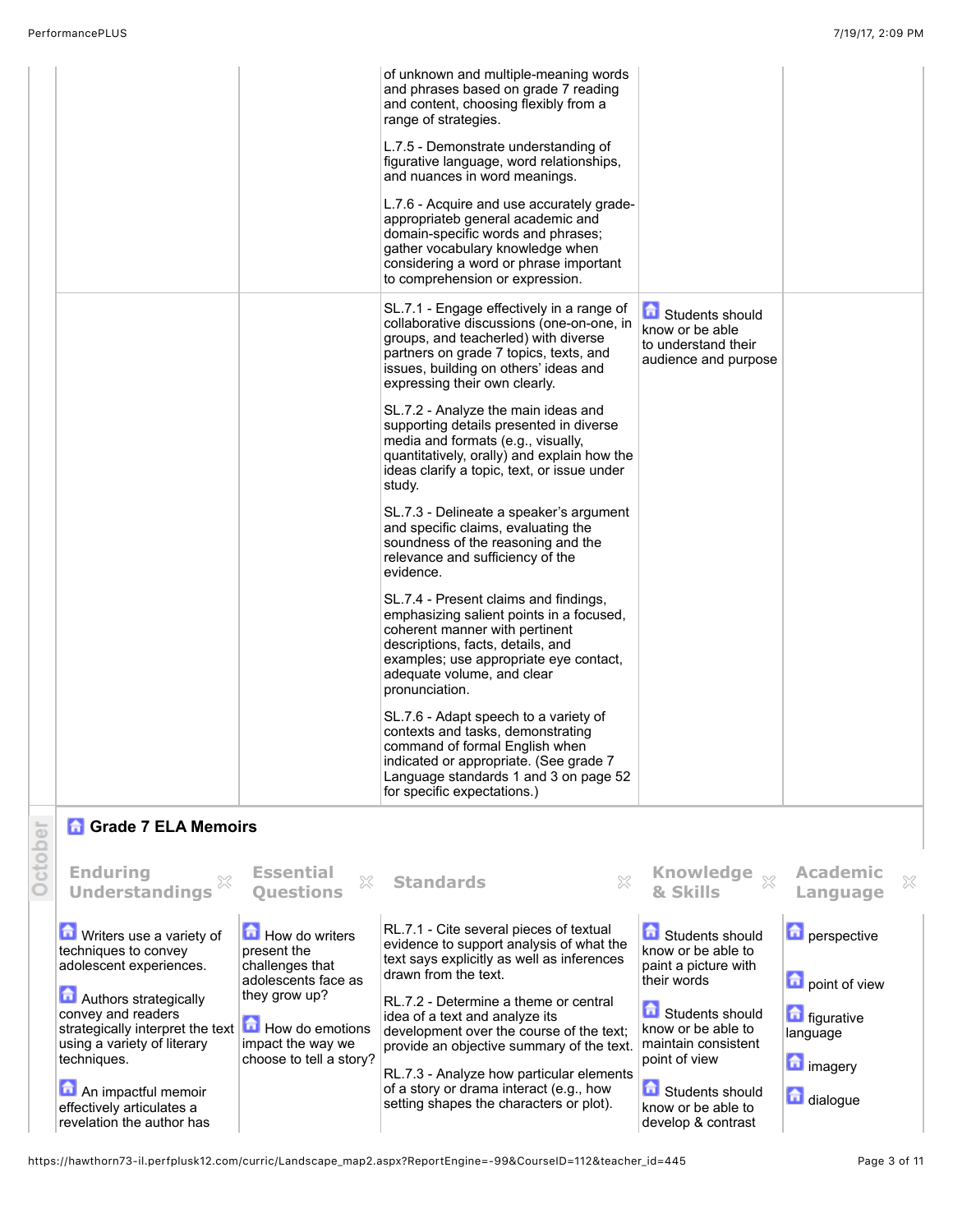| experienced in his or her<br>own life. | What are the<br>characteristics of an<br>impactful memoir? | RL.7.4 - Determine the meaning of words<br>and phrases as they are used in a text,<br>including figurative and connotative<br>meanings; analyze the impact of rhymes<br>and other repetitions of sounds (e.g.,<br>alliteration) on a specific verse or stanza<br>of a poem or section of a story or drama.<br>RL.7.5 - Analyze how a drama's or<br>poem's form or structure (e.g., soliloquy,<br>sonnet) contributes to its meaning.<br>RL.7.6 - Analyze how an author develops<br>and contrasts the points of view of<br>different characters or narrators in a text.<br>RL.7.7 - Compare and contrast a written<br>story, drama, or poem to its audio, filmed,<br>staged, or multimedia version, analyzing<br>the effects of techniques unique to each<br>medium (e.g., lighting, sound, color or<br>camera focus and angles in a film).<br>RL.7.9 - Compare and contrast a fictional<br>portrayal of a time, place or character in<br>a historical account of the same period<br>as a means of understanding how<br>authors of fiction use or alter history.<br>RL.7.10 - By the end of the year, read<br>and comprehend literature, including<br>stories, dramas, and poems, in the<br>grades 6–8 text complexity band<br>proficiently, with scaffolding as needed at<br>the high end of the range. | POV of different<br>characters or<br>narrators                                                                                                                                                                                                                                                                                | indirect speech<br>flashback<br>indirect speech<br><b>D</b> revelation<br>specificity<br><b>narrative</b><br><b>n</b> memoir |
|----------------------------------------|------------------------------------------------------------|---------------------------------------------------------------------------------------------------------------------------------------------------------------------------------------------------------------------------------------------------------------------------------------------------------------------------------------------------------------------------------------------------------------------------------------------------------------------------------------------------------------------------------------------------------------------------------------------------------------------------------------------------------------------------------------------------------------------------------------------------------------------------------------------------------------------------------------------------------------------------------------------------------------------------------------------------------------------------------------------------------------------------------------------------------------------------------------------------------------------------------------------------------------------------------------------------------------------------------------------------------------------------------------------------------|-------------------------------------------------------------------------------------------------------------------------------------------------------------------------------------------------------------------------------------------------------------------------------------------------------------------------------|------------------------------------------------------------------------------------------------------------------------------|
|                                        |                                                            | W.7.3 - Write narratives to develop real<br>or imagined experiences or events using<br>effective technique, relevant descriptive<br>details, and well-structured event<br>sequences.<br>W.7.4 - Produce clear and coherent<br>writing in which the development,<br>organization, and style are appropriate to<br>task, purpose, and audience. (Grade-<br>specific expectations for writing types are   purpose<br>defined in standards 1-3 above.)<br>W.7.5 - With some guidance and support<br>from peers and adults, develop and<br>strengthen writing as needed by<br>planning, revising, editing, rewriting, or<br>trying a new approach, focusing on how<br>well purpose and audience have been<br>addressed. (Editing for conventions<br>should demonstrate command of<br>Language standards 1-3 up to and<br>including grade 7 on page 52.)<br>W.7.6 - Use technology, including the<br>Internet, to produce and publish writing<br>and link to and cite sources as well as to<br>interact and collaborate with others.<br>including linking to and citing sources.                                                                                                                                                                                                                              | Students should<br>know or be able to<br>compose a narrative<br>piece<br>Students should<br>know or be able to<br>produce clear and<br>coherent writing for<br>Students should<br>know or be able to<br>take their writing<br>through the process<br>Students should<br>know or be able to<br>use technology/ cite<br>sources |                                                                                                                              |
|                                        |                                                            | RI.7.5 - Analyze the structure an author<br>uses to organize a text, including how the<br>major sections contribute to the whole<br>and to the development of the whole.                                                                                                                                                                                                                                                                                                                                                                                                                                                                                                                                                                                                                                                                                                                                                                                                                                                                                                                                                                                                                                                                                                                                |                                                                                                                                                                                                                                                                                                                               |                                                                                                                              |
|                                        |                                                            | SL.7.2 - Analyze the main ideas and                                                                                                                                                                                                                                                                                                                                                                                                                                                                                                                                                                                                                                                                                                                                                                                                                                                                                                                                                                                                                                                                                                                                                                                                                                                                     |                                                                                                                                                                                                                                                                                                                               |                                                                                                                              |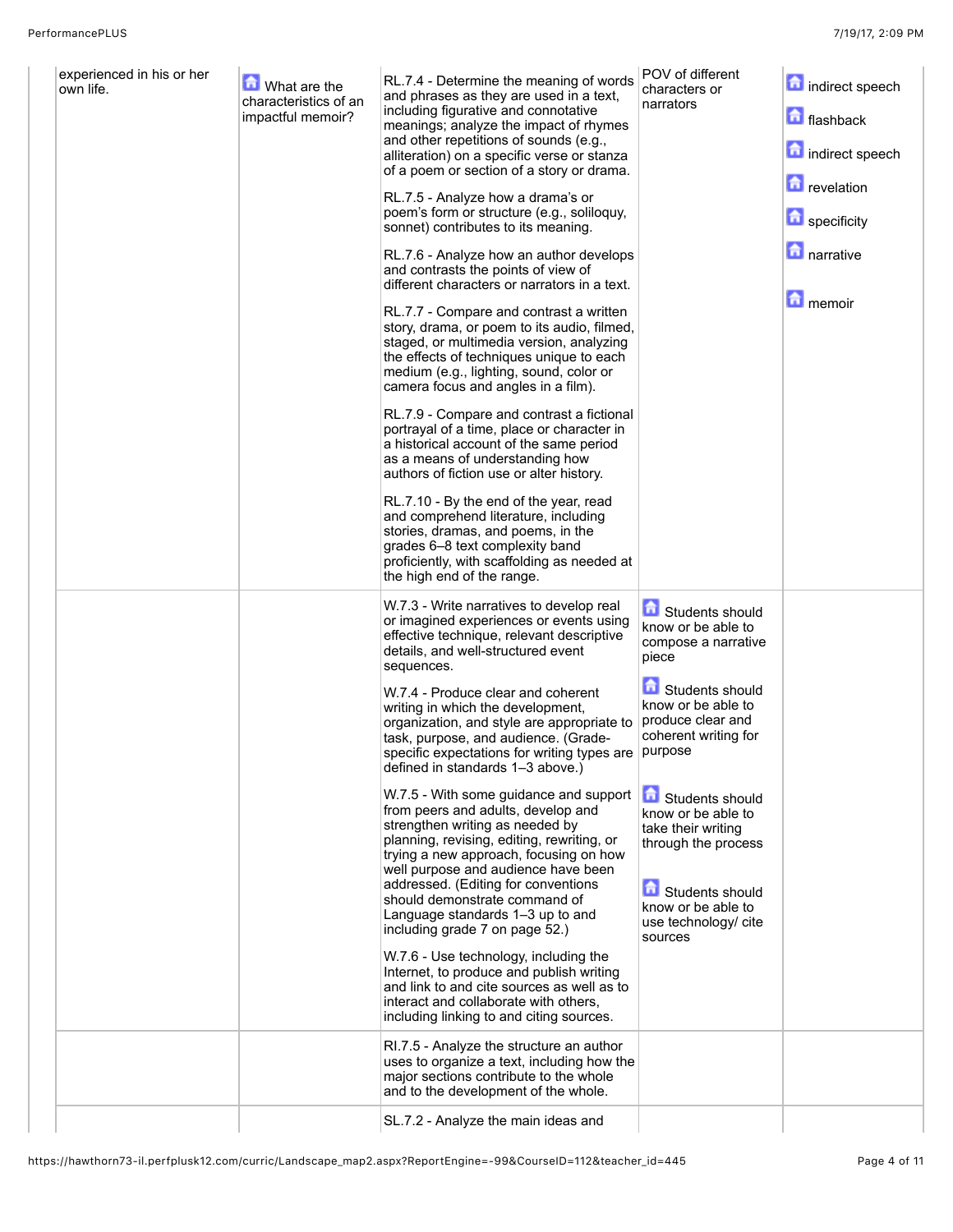|  | supporting details presented in diverse<br>media and formats (e.g., visually,<br>quantitatively, orally) and explain how the<br>ideas clarify a topic, text, or issue under<br>study.                                                              |  |
|--|----------------------------------------------------------------------------------------------------------------------------------------------------------------------------------------------------------------------------------------------------|--|
|  | SL.7.3 - Delineate a speaker's argument<br>and specific claims, evaluating the<br>soundness of the reasoning and the<br>relevance and sufficiency of the<br>evidence.                                                                              |  |
|  | SL.7.4 - Present claims and findings,<br>emphasizing salient points in a focused,<br>coherent manner with pertinent<br>descriptions, facts, details, and<br>examples; use appropriate eye contact,<br>adequate volume, and clear<br>pronunciation. |  |
|  | SL.7.1a - Come to discussions prepared,<br>having read or researched material under<br>study; explicitly draw on that preparation<br>by referring to evidence on the topic, text,<br>or issue to probe and reflect on ideas<br>under discussion.   |  |
|  | SL.7.1b - Follow rules for collegial<br>discussions, track progress toward<br>specific goals and deadlines, and define<br>individual roles as needed.                                                                                              |  |
|  | SL.7.1c - Pose questions that elicit<br>elaboration and respond to others'<br>questions and comments with relevant<br>observations and ideas that bring the<br>discussion back on topic as needed.                                                 |  |
|  | SL.7.1d - Acknowledge new information<br>expressed by others and, when<br>warranted, modify their own views                                                                                                                                        |  |
|  | L.7.1a - Explain the function of phrases<br>and clauses in general and their function<br>in specific sentences.                                                                                                                                    |  |
|  | L.7.1b - Choose among simple,<br>compound, complex, and compound-<br>complex sentences to signal differing<br>relationships among ideas.                                                                                                           |  |
|  | L.7.2a - Use a comma to separate<br>coordinate adjectives (e.g., It was a<br>fascinating, enjoyable movie but not He<br>wore an old[,] green shirt).                                                                                               |  |
|  | L.7.2b - Spell correctly.                                                                                                                                                                                                                          |  |
|  | L.7.3a - Choose language that expresses<br>ideas precisely and concisely,<br>recognizing and eliminating wordiness<br>and redundancy.*                                                                                                             |  |
|  | L.7.4a - Use context (e.g., the overall<br>meaning of a sentence or paragraph; a<br>word's position or function in a sentence)<br>as a clue to the meaning of a word or<br>phrase.                                                                 |  |
|  | L.7.4b - Use common, grade-appropriate<br>Greek or Latin affixes and roots as clues<br>to the meaning of a word (e.g.,<br>belligerent, bellicose, rebel).                                                                                          |  |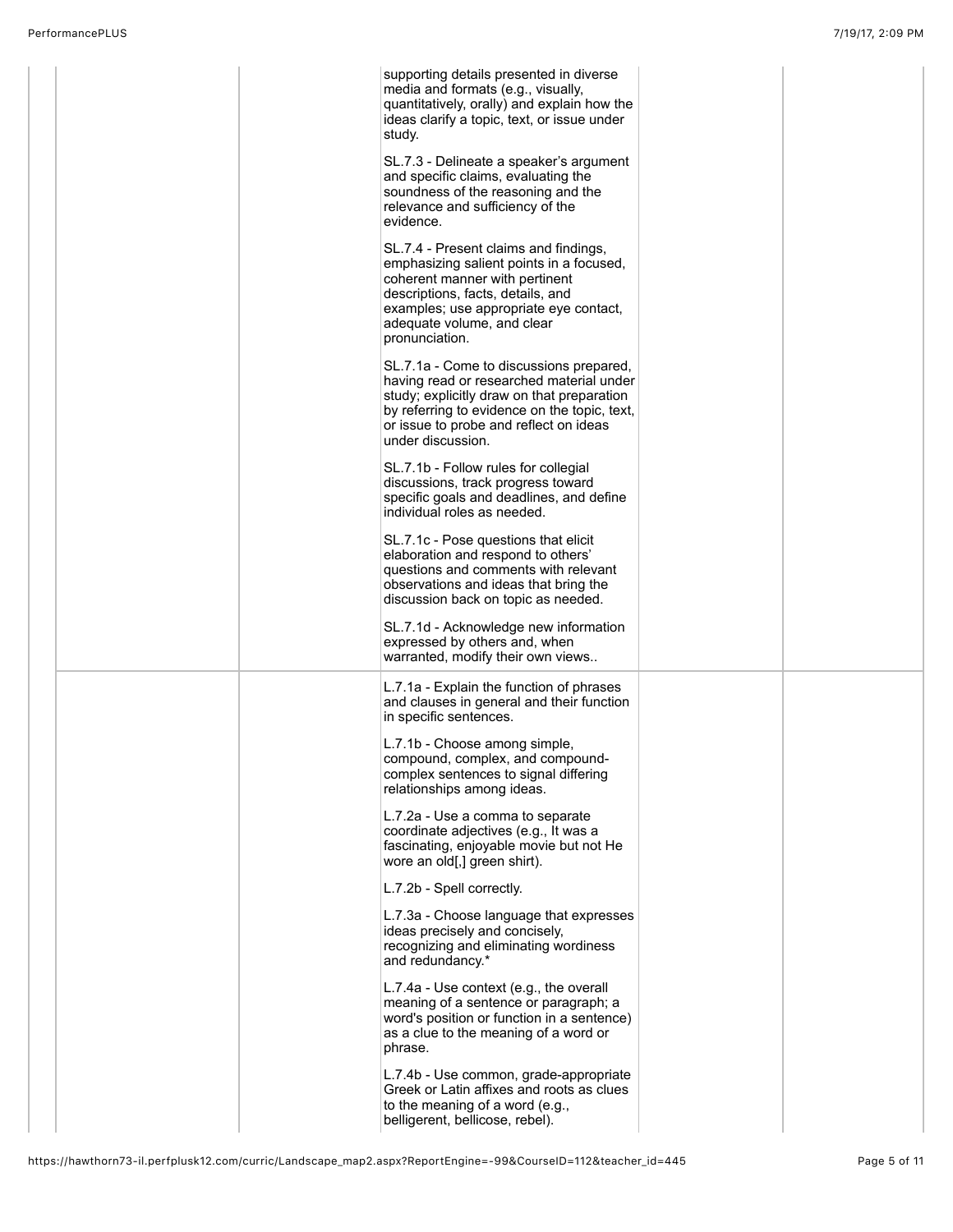|          |                                                                                                                                                                                                                                                                                                                                                                                                                                                                                                       |                                                                                                                                                                                                                             | L.7.4c - Consult general and specialized<br>reference materials (e.g., dictionaries,<br>glossaries, thesauruses), both print and<br>digital, to find the pronunciation of a word<br>or determine or clarify its precise<br>meaning or its part of speech.<br>L.7.4d - Verify the preliminary<br>determination of the meaning of a word<br>or phrase (e.g., by checking the inferred<br>meaning in context or in a dictionary).<br>L.7.5a - Interpret figures of speech (e.g.,<br>literary, biblical, and mythological<br>allusions) in context.<br>L.7.5c - Distinguish among the<br>connotations (associations) of words with<br>similar denotations (definitions) (e.g.,<br>refined, respectful, polite, diplomatic,<br>condescending).                                                                                                                                                                                                                                                                                                                                                                                                                                                                                                                                                                                                                                                                                                                                                                                                                                           |                                                                                                                                                                                                                                                                                                                                                                                                                                                                                                                                                                                                                            |                                                                                                                                                     |
|----------|-------------------------------------------------------------------------------------------------------------------------------------------------------------------------------------------------------------------------------------------------------------------------------------------------------------------------------------------------------------------------------------------------------------------------------------------------------------------------------------------------------|-----------------------------------------------------------------------------------------------------------------------------------------------------------------------------------------------------------------------------|-------------------------------------------------------------------------------------------------------------------------------------------------------------------------------------------------------------------------------------------------------------------------------------------------------------------------------------------------------------------------------------------------------------------------------------------------------------------------------------------------------------------------------------------------------------------------------------------------------------------------------------------------------------------------------------------------------------------------------------------------------------------------------------------------------------------------------------------------------------------------------------------------------------------------------------------------------------------------------------------------------------------------------------------------------------------------------------------------------------------------------------------------------------------------------------------------------------------------------------------------------------------------------------------------------------------------------------------------------------------------------------------------------------------------------------------------------------------------------------------------------------------------------------------------------------------------------------|----------------------------------------------------------------------------------------------------------------------------------------------------------------------------------------------------------------------------------------------------------------------------------------------------------------------------------------------------------------------------------------------------------------------------------------------------------------------------------------------------------------------------------------------------------------------------------------------------------------------------|-----------------------------------------------------------------------------------------------------------------------------------------------------|
|          | <b>n</b> Grade 7 ELA Redemption                                                                                                                                                                                                                                                                                                                                                                                                                                                                       |                                                                                                                                                                                                                             |                                                                                                                                                                                                                                                                                                                                                                                                                                                                                                                                                                                                                                                                                                                                                                                                                                                                                                                                                                                                                                                                                                                                                                                                                                                                                                                                                                                                                                                                                                                                                                                     |                                                                                                                                                                                                                                                                                                                                                                                                                                                                                                                                                                                                                            |                                                                                                                                                     |
| November | <b>Enduring</b><br>X<br><b>Understandings</b>                                                                                                                                                                                                                                                                                                                                                                                                                                                         | <b>Essential</b><br>X<br><b>Ouestions</b>                                                                                                                                                                                   | X<br><b>Standards</b>                                                                                                                                                                                                                                                                                                                                                                                                                                                                                                                                                                                                                                                                                                                                                                                                                                                                                                                                                                                                                                                                                                                                                                                                                                                                                                                                                                                                                                                                                                                                                               | Knowledge xx<br>& Skills                                                                                                                                                                                                                                                                                                                                                                                                                                                                                                                                                                                                   | <b>Academic</b><br>×<br>Language                                                                                                                    |
|          | One of the ways<br>redemption can be found is<br>through selflessness and<br>valuing people over material<br>possessions.<br><b>D</b> Writers use stories and<br>distinctive characters to<br>teach us lessons.<br>The choices of<br>characters affect the plot and build the theme of a<br>reveal the theme of a story.<br><b>Literature that resonates</b><br>with readers has "staying<br>power," influencing other<br>writers and becoming a part<br>of our language, culture, and<br>moral code. | How do humans<br>experience<br>redemption?<br>How do authors<br>use literature to teach<br>us lessons?<br>How do the<br>choices of characters<br>affect the plot and<br>story?<br>What is "staying<br>power" in literature? | RL.7.1 - Cite several pieces of textual<br>evidence to support analysis of what the<br>text says explicitly as well as inferences<br>drawn from the text.<br>RL.7.2 - Determine a theme or central<br>idea of a text and analyze its<br>development over the course of the text;<br>provide an objective summary of the text.<br>RL.7.3 - Analyze how particular elements draw inferences<br>of a story or drama interact (e.g., how<br>setting shapes the characters or plot).<br>RL.7.4 - Determine the meaning of words<br>and phrases as they are used in a text,<br>including figurative and connotative<br>meanings; analyze the impact of rhymes<br>and other repetitions of sounds (e.g.,<br>alliteration) on a specific verse or stanza<br>of a poem or section of a story or drama.<br>RL.7.6 - Analyze how an author develops<br>and contrasts the points of view of<br>different characters or narrators in a text.<br>RL.7.7 - Compare and contrast a written<br>story, drama, or poem to its audio, filmed,<br>staged, or multimedia version, analyzing<br>the effects of techniques unique to each<br>medium (e.g., lighting, sound, color or<br>camera focus and angles in a film).<br>RL.7.9 - Compare and contrast a fictional<br>portrayal of a time, place or character in<br>a historical account of the same period<br>as a means of understanding how<br>authors of fiction use or alter history.<br>RL.7.10 - By the end of the year, read<br>and comprehend literature, including<br>stories, dramas, and poems, in the<br>grades 6-8 text complexity band | Students should<br>know or be able to<br>trace character<br>development and<br>provide evidence of<br>development.<br>Students should<br>know or be able to<br>based on background<br>knowledge and textual<br>evidence.<br>Students should<br>know or be able to<br>analyze story element<br>interactions<br>Students should<br>know or be able to<br>determine meaning of<br>words and phrases<br>Students should<br>know or be able to<br>analyze POV of<br>different characters or<br>narrators<br>Students should<br>know or be able to<br>compare & contrast<br>fictional and historical<br>account of same<br>event | <b>n</b> redemption<br>direct<br>characterization<br><b>indirect</b><br>characterization<br><b>n</b> figurative<br>language<br>elements of<br>drama |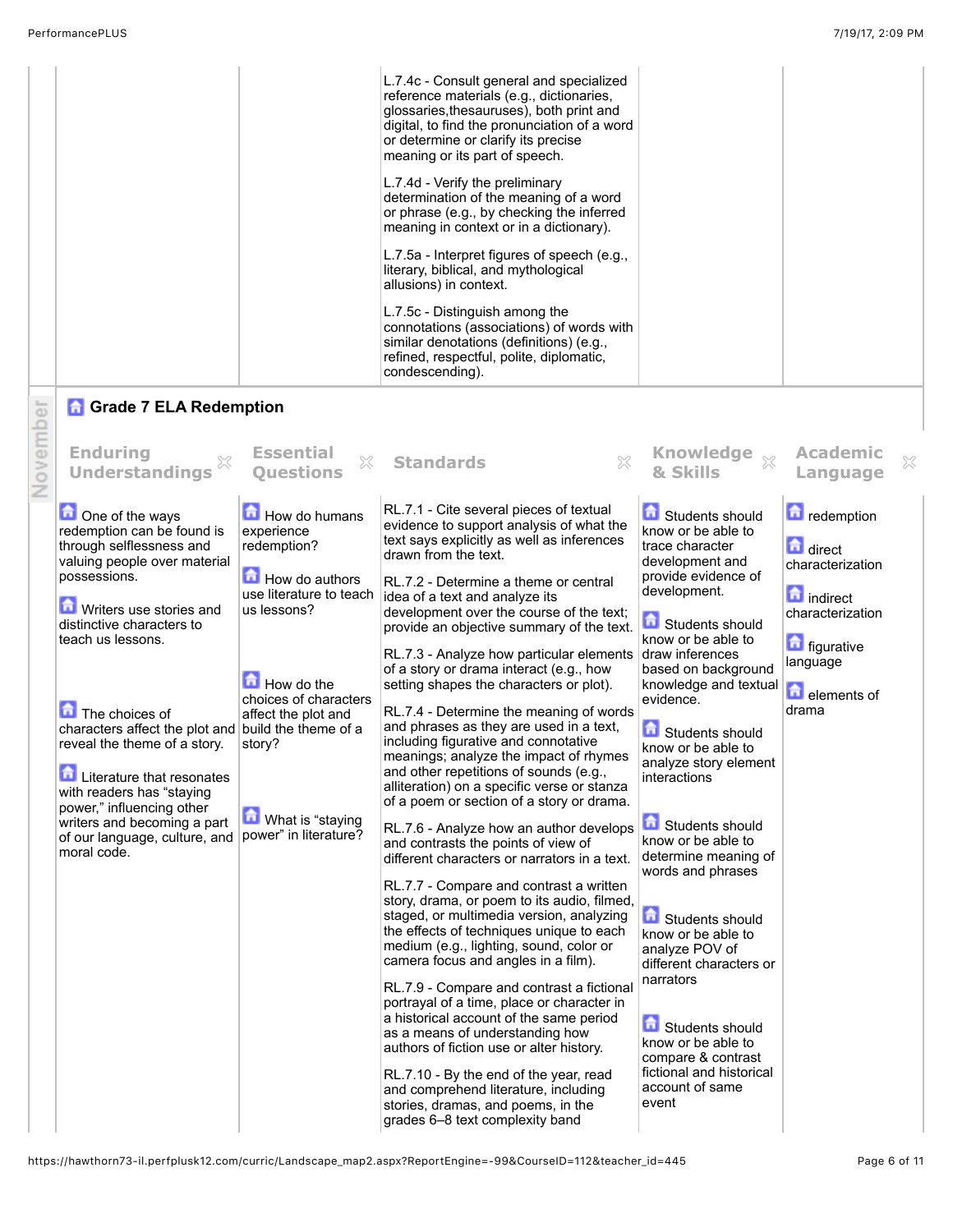| proficiently, with scaffolding as needed at<br>the high end of the range.                                                                                                                                                    |  |
|------------------------------------------------------------------------------------------------------------------------------------------------------------------------------------------------------------------------------|--|
| RI.7.1 - Cite several pieces of textual<br>evidence to support analysis of what the<br>text says explicitly as well as inferences<br>drawn from the text.                                                                    |  |
| RI.7.2 - Determine two or more central<br>ideas in a text and and analyze their<br>development over the course of the text;<br>provide an objective summary of the text.                                                     |  |
| RI.7.3 - Analyze the interactions between<br>individuals, events, and ideas in a text<br>(e.g., how ideas influence individuals or<br>events, or how individuals influence ideas<br>or events).                              |  |
| RI.7.4 - Determine the meaning of words<br>and phrases as they are used in a text,<br>including figurative, connotative, and<br>technical meanings; analyze the impact<br>of a specific word choice on meaning and<br>tone.  |  |
| RI.7.5 - Analyze the structure an author<br>uses to organize a text, including how the<br>major sections contribute to the whole<br>and to the development of the whole.                                                     |  |
| RI.7.6 - Determine an author's point of<br>view or purpose in a text and analyze<br>how the author distinguishes his or her<br>position from that of others.                                                                 |  |
| RI.7.8 - Trace and evaluate the argument<br>and specific claims in a text, assessing<br>whether the reasoning is sound and<br>evidence is relevant and sufficient to<br>support the claims.                                  |  |
| RI.7.9 - Analyze how two or more authors<br>writing about the same topic shape their<br>presentations of key information by<br>emphasizing different evidence or<br>advancing different interpretations of<br>facts.         |  |
| RI.7.10 - By the end of the year, read and<br>comprehend literary nonfiction in the<br>grades 6-8 text complexity band<br>proficiently, with scaffolding as needed at<br>the high end of the range.                          |  |
| W.7.9 - Draw evidence from literary or<br>informational texts to support analysis,<br>reflection, and research.                                                                                                              |  |
| SL.7.2 - Analyze the main ideas and<br>supporting details presented in diverse<br>media and formats (e.g., visually,<br>quantitatively, orally) and explain how the<br>ideas clarify a topic, text, or issue under<br>study. |  |
| SL.7.3 - Delineate a speaker's argument<br>and specific claims, evaluating the<br>soundness of the reasoning and the<br>relevance and sufficiency of the<br>evidence.                                                        |  |
| SL.7.4 - Present claims and findings,                                                                                                                                                                                        |  |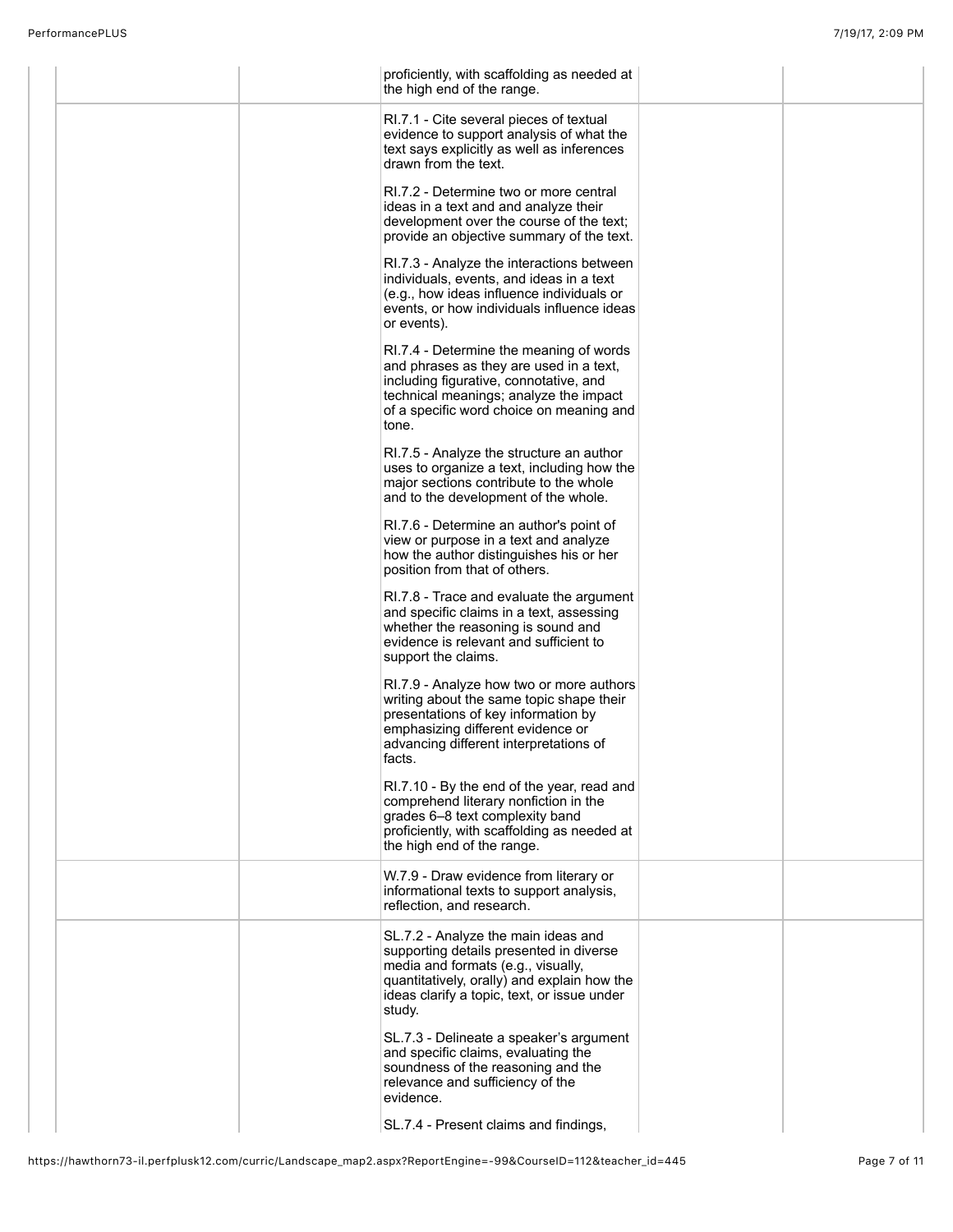|  | emphasizing salient points in a focused,<br>coherent manner with pertinent<br>descriptions, facts, details, and<br>examples; use appropriate eye contact,<br>adequate volume, and clear<br>pronunciation.                                        |  |
|--|--------------------------------------------------------------------------------------------------------------------------------------------------------------------------------------------------------------------------------------------------|--|
|  | SL.7.6 - Adapt speech to a variety of<br>contexts and tasks, demonstrating<br>command of formal English when<br>indicated or appropriate. (See grade 7<br>Language standards 1 and 3 on page 52<br>for specific expectations.)                   |  |
|  | SL.7.1a - Come to discussions prepared,<br>having read or researched material under<br>study; explicitly draw on that preparation<br>by referring to evidence on the topic, text,<br>or issue to probe and reflect on ideas<br>under discussion. |  |
|  | SL.7.1b - Follow rules for collegial<br>discussions, track progress toward<br>specific goals and deadlines, and define<br>individual roles as needed.                                                                                            |  |
|  | SL.7.1c - Pose questions that elicit<br>elaboration and respond to others'<br>questions and comments with relevant<br>observations and ideas that bring the<br>discussion back on topic as needed.                                               |  |
|  | SL.7.1d - Acknowledge new information<br>expressed by others and, when<br>warranted, modify their own views                                                                                                                                      |  |
|  | L.7.6 - Acquire and use accurately grade-<br>appropriateb general academic and<br>domain-specific words and phrases;<br>gather vocabulary knowledge when<br>considering a word or phrase important<br>to comprehension or expression.            |  |
|  | L.7.1a - Explain the function of phrases<br>and clauses in general and their function<br>in specific sentences.                                                                                                                                  |  |
|  | L.7.1b - Choose among simple,<br>compound, complex, and compound-<br>complex sentences to signal differing<br>relationships among ideas.                                                                                                         |  |
|  | L.7.1c - Place phrases and clauses within<br>a sentence, recognizing and correcting<br>misplaced and dangling modifiers.*                                                                                                                        |  |
|  | L.7.2a - Use a comma to separate<br>coordinate adjectives (e.g., It was a<br>fascinating, enjoyable movie but not He<br>wore an old[,] green shirt).                                                                                             |  |
|  | L.7.2b - Spell correctly.                                                                                                                                                                                                                        |  |
|  | L.7.3a - Choose language that expresses<br>ideas precisely and concisely,<br>recognizing and eliminating wordiness<br>and redundancy.*                                                                                                           |  |
|  | L.7.4a - Use context (e.g., the overall<br>meaning of a sentence or paragraph; a<br>word's position or function in a sentence)<br>as a clue to the meaning of a word or<br>phrase.                                                               |  |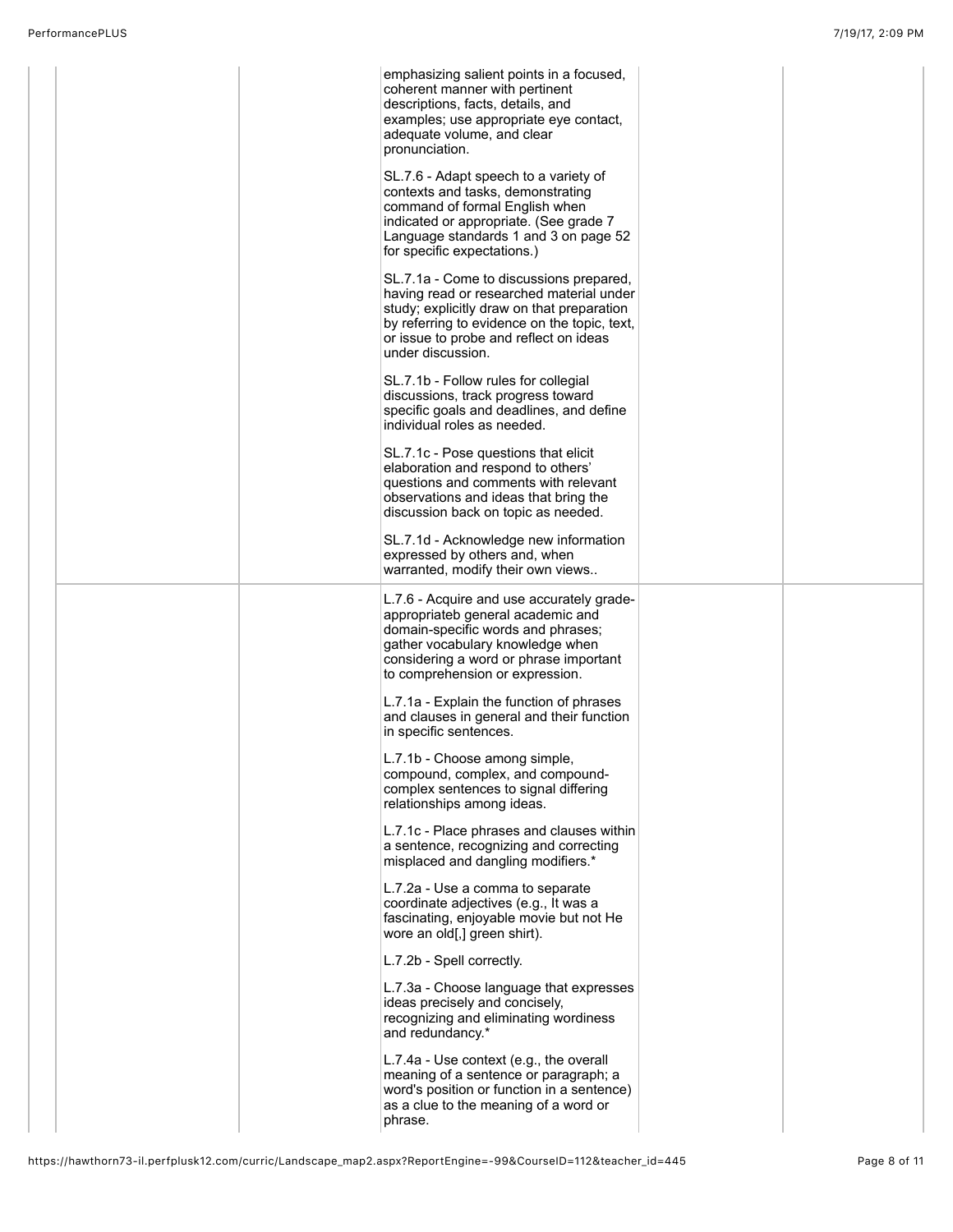|                                                                    |                                                                                         | L.7.4b - Use common, grade-appropriate<br>Greek or Latin affixes and roots as clues<br>to the meaning of a word (e.g.,<br>belligerent, bellicose, rebel).                                                                                                 |                                                                            |                                            |  |
|--------------------------------------------------------------------|-----------------------------------------------------------------------------------------|-----------------------------------------------------------------------------------------------------------------------------------------------------------------------------------------------------------------------------------------------------------|----------------------------------------------------------------------------|--------------------------------------------|--|
|                                                                    |                                                                                         | L.7.4c - Consult general and specialized<br>reference materials (e.g., dictionaries,<br>glossaries, thesauruses), both print and<br>digital, to find the pronunciation of a word<br>or determine or clarify its precise<br>meaning or its part of speech. |                                                                            |                                            |  |
|                                                                    |                                                                                         | L.7.4d - Verify the preliminary<br>determination of the meaning of a word<br>or phrase (e.g., by checking the inferred<br>meaning in context or in a dictionary).                                                                                         |                                                                            |                                            |  |
|                                                                    |                                                                                         | L.7.5a - Interpret figures of speech (e.g.,<br>literary, biblical, and mythological<br>allusions) in context.                                                                                                                                             |                                                                            |                                            |  |
|                                                                    |                                                                                         | L.7.5b - Use the relationship between<br>particular words (e.g., synonym/antonym,<br>analogy) to better understand each of the<br>words.                                                                                                                  |                                                                            |                                            |  |
|                                                                    |                                                                                         | L.7.5c - Distinguish among the<br>connotations (associations) of words with<br>similar denotations (definitions) (e.g.,<br>refined, respectful, polite, diplomatic,<br>condescending).                                                                    |                                                                            |                                            |  |
| <b>n</b> Grade 7 ELA Human Rights                                  |                                                                                         |                                                                                                                                                                                                                                                           |                                                                            |                                            |  |
| <b>Enduring</b><br><b>Understandings</b>                           | <b>Essential</b><br>X<br><b>Ouestions</b>                                               | X<br><b>Standards</b>                                                                                                                                                                                                                                     | Knowledge xx<br>& Skills                                                   | <b>Academic</b><br>×<br>Language           |  |
| Our choices affect<br>others.<br>To get to the truth one           | How do the<br>choices people make,<br>individually and<br>collectively, shape           | RL.7.1 - Cite several pieces of textual<br>evidence to support analysis of what the<br>text says explicitly as well as inferences<br>drawn from the text.                                                                                                 | Students should<br>know or be able to cite<br>text evidence & infer        | integration<br>segregation                 |  |
| must considering multiple<br>perspectives.<br>Social reform can be | society?<br>m<br><b>How can I use</b><br>evidence from various                          | RL.7.2 - Determine a theme or central<br>idea of a text and analyze its<br>development over the course of the text;<br>provide an objective summary of the text.                                                                                          | Students should<br>know or be abe to<br>understand the civil<br>rights era | <b>n</b> constitution<br><b>D</b> Jim Crow |  |
| attained through individual<br>and group efforts.                  | sources to construct<br>the most effective<br>argument possible<br>and influence others | RL.7.3 - Analyze how particular elements<br>of a story or drama interact (e.g., how<br>setting shapes the characters or plot).                                                                                                                            | Students should<br>know or be able to<br>analyze POV of                    | <b>D</b> Plessy vs.<br>Ferguson            |  |
| Freedom, equality and<br>responsibility are<br>intertwined.        | with my claims and<br>evidence?                                                         | RL.7.4 - Determine the meaning of words<br>and phrases as they are used in a text,                                                                                                                                                                        | different characters or<br>narrators                                       | Separate but<br>Equal                      |  |
|                                                                    | What can we do<br>alone and with others                                                 | including figurative and connotative<br>meanings; analyze the impact of rhymes                                                                                                                                                                            |                                                                            | Dredd vs.<br>Sandford                      |  |

and other repetitions of sounds (e.g., alliteration) on a specific verse or stanza of a poem or section of a story or drama.

RL.7.5 - Analyze how a drama's or poem's form or structure (e.g., soliloquy, sonnet) contributes to its meaning.

RL.7.6 - Analyze how an author develops different characters or narrators in a text. RL.7.7 - Compare and contrast a written story, drama, or poem to its audio, filmed, staged, or multimedia version, analyzing

https://hawthorn73-il.perfplusk12.com/curric/Landscape\_map2.aspx?ReportEngine=-99&CourseID=112&teacher\_id=445 Page 9 of 11

choose to tell our own  $\vert$  and contrasts the points of view of

to confront injustice?

**M** What is the relationship between freedom and equality?

**How do we** 

story?

14th Amednment

15th Amendment